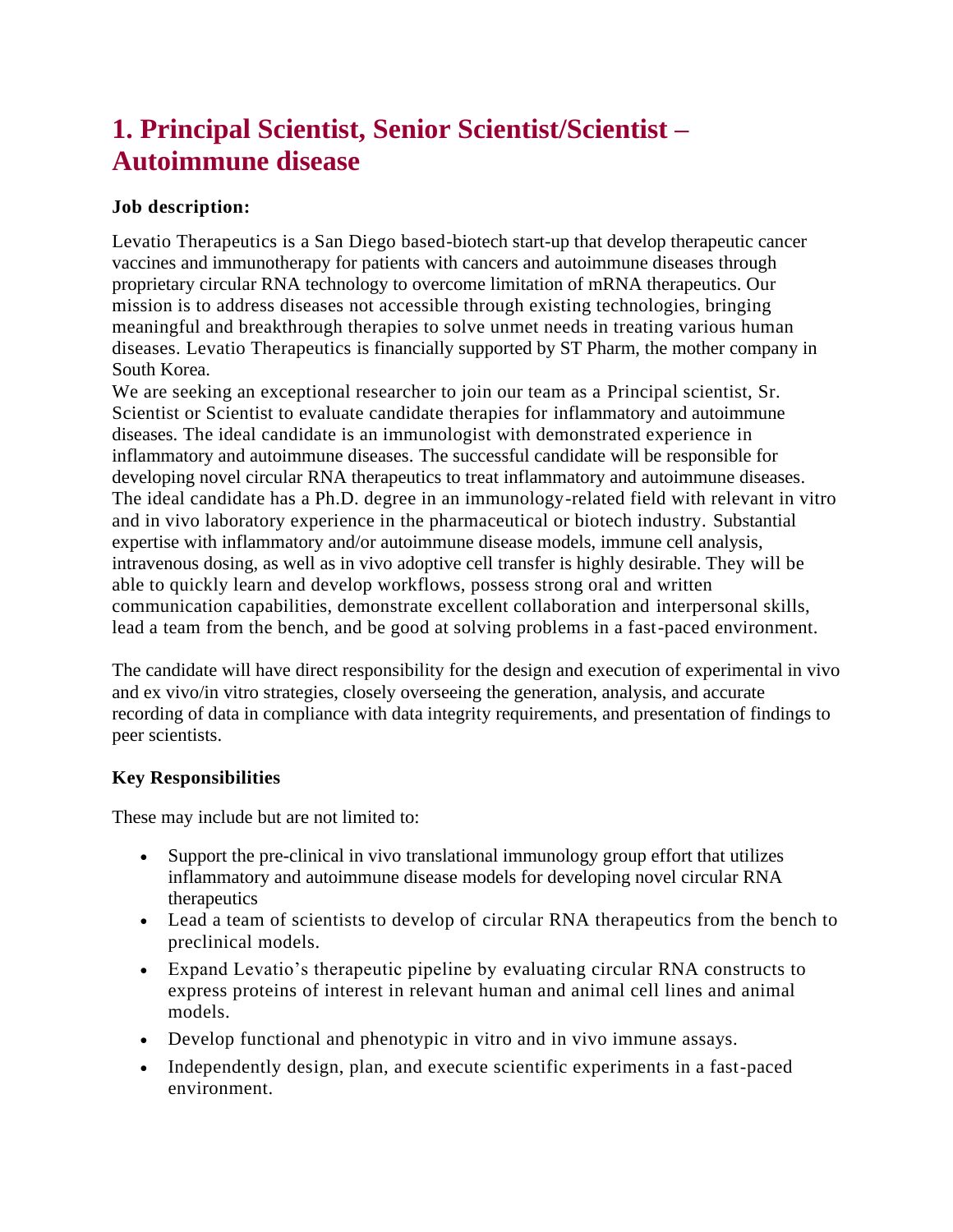- Develop appropriate cell-based assays to support compound screening and MoA studies in in vitro and ex vivo models. (ie. phospho-flow, proliferation assay, cytokine secretion, ELISPOT and cytokine bioassay).
- Generate, interpret, and analyze data with a sense of urgency.
- Effectively communicate experimental plans and data; present to cross-functional R&D teams.
- Maintain an electronic notebook record of performed studies.
- Ability to solve technical problems in a logical and rationale manner.
- Highly collaborative, self-motivated, detail-oriented, project manager able to oversee multiple parallel laboratory activities with effective time management.
- Contribute to a positive work environment with an entrepreneurial and creative culture.

## **Education & Qualifications**

- Passionate, adaptable scientist looking to make an impact in a biotech startup environment.
- PhD in biology, immunology, or related discipline with 2-4 (Scientist), 5-7 (Senior scientist), and 8+ (Principal scientist) years of postgraduate or industry research experience.
- Demonstrated knowledge of inflammatory and autoimmune diseases, including development of relevant in vitro and in vivo preclinical models.
- Model development to support MOA and inflamed tissue microenvironment discovery as well as pharmacology efforts to advance projects as required.
- Extensive hands-on experience with all aspects of running inflammatory and autoimmune diseases animal models.
- Experience working with recombinant DNA technology to produce therapeutic proteins is highly desired.
- Proficiency in immune cell isolation (ie. T, B, NK cell) and functional characterization.
- Experience with immune cell assays is a strong plus. Extensive, hands-on knowledge of cell and molecular biology with demonstrated experience in handling and culture of human and animal whole blood, primary immune cells, and cell lines.
- Familiarity with BSL-2 protocols and best-practices.
- Experience with various inflammatory and autoimmune diseases models to demonstrate mechanisms of action, including disease monitoring, Flowcytometry analysis and RNA endpoints.
- Demonstrated technical expertise in tissue culture, human/mouse immune cell culture and functional assays, multi-color flow cytometry, ELISA, ELISPOT, Luminex Multiplex assays, qPCR, and immunoassay development.
- Some experience with project and team management preferred.
- Excellent organizational skills and a detail-oriented approach to the execution of experiments and record keeping is a requirement.
- Strong interpersonal skills with the ability to interact effectively with peers and management, both internally and externally is required.